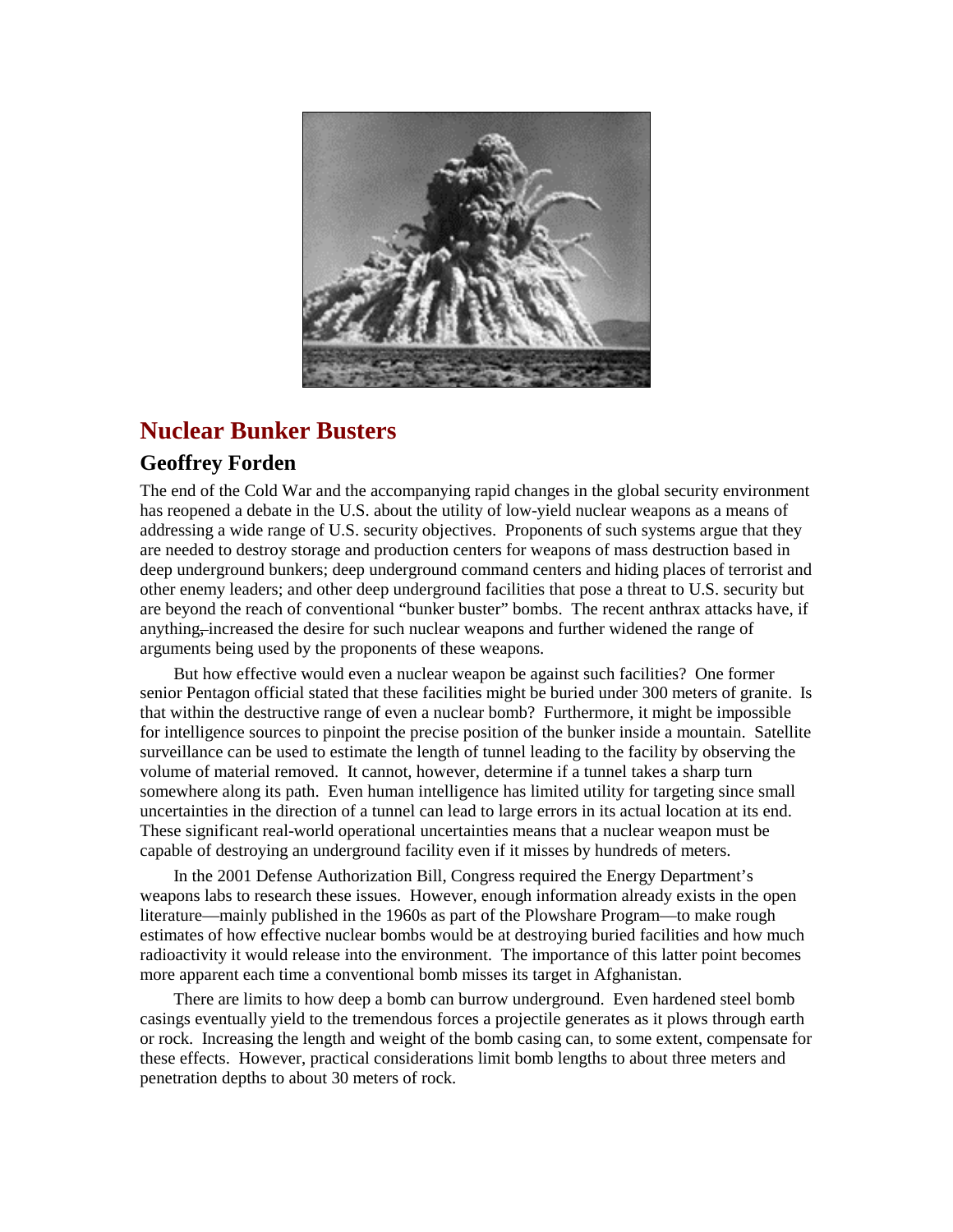#### **Why Bother Putting a Nuclear Bomb Underground?**

Delivery of an earth-penetrating nuclear bomb to even 30 meters underground results in an enormous increase in its destructive power against deeply buried facilities. This increase in lethal range greatly reduces the need for highly precise intelligence about the location of a targeted facility. The high lethal range from the nuclear explosion is due to the shattering of the surrounding earth, crushing of tunnels and equipment nearby, and a vast and devastating shockwave capable of destroying equipment and seriously injuring and killing people at even farther distances. If the weapon can be placed close enough to the target of concern it may even be possible for the nuclear fireball to consume equipment and material inside tunnels crushed by the blast, an important consideration when attacking biological weapons facilities.

All this damage is possible because burying a nuclear bomb even a small distance below the surface greatly increases the fraction of energy coupled to the earth. This is because almost all of the energy initially released from such an explosion is in the form of intense light and heat. In the case of an airburst, roughly two thirds of this energy eventually gets transformed into a shock wave of enormous extent and power. It is this light that is the source of nearly all of the most destructive initial effects, including the air blast and fires, associated with nuclear weapons. Such airbursts are not very effective at damaging underground bunkers because most of the air blast is reflected by the Earth's surface. A deeply buried burst solves this problem because the initially released intense light and heat from the explosion is contained within the surrounding earth, very efficiently converting the energy into destructive mechanical effects. The mechanical energy pulverizes the region surrounding the bomb, generates an intense shockwave that travels to considerable distances, and causes severe ground motion that is highly damaging to underground structures and their contents.



The required depth of burst to contain the light from a nuclear explosion, and change most of that energy to ground motion, increases as the bomb's yield increases. Thus, the surrounding earth absorbs nearly all of the explosive energy released by a one-kiloton (KT) bomb's initial pulse of intense light if it is buried even five meters underground. Thirty meters depth is enough to absorb the initial radiation from a 200 KT bomb. However, even a one-kiloton bomb is far from being "contained" at even 30 meters depth.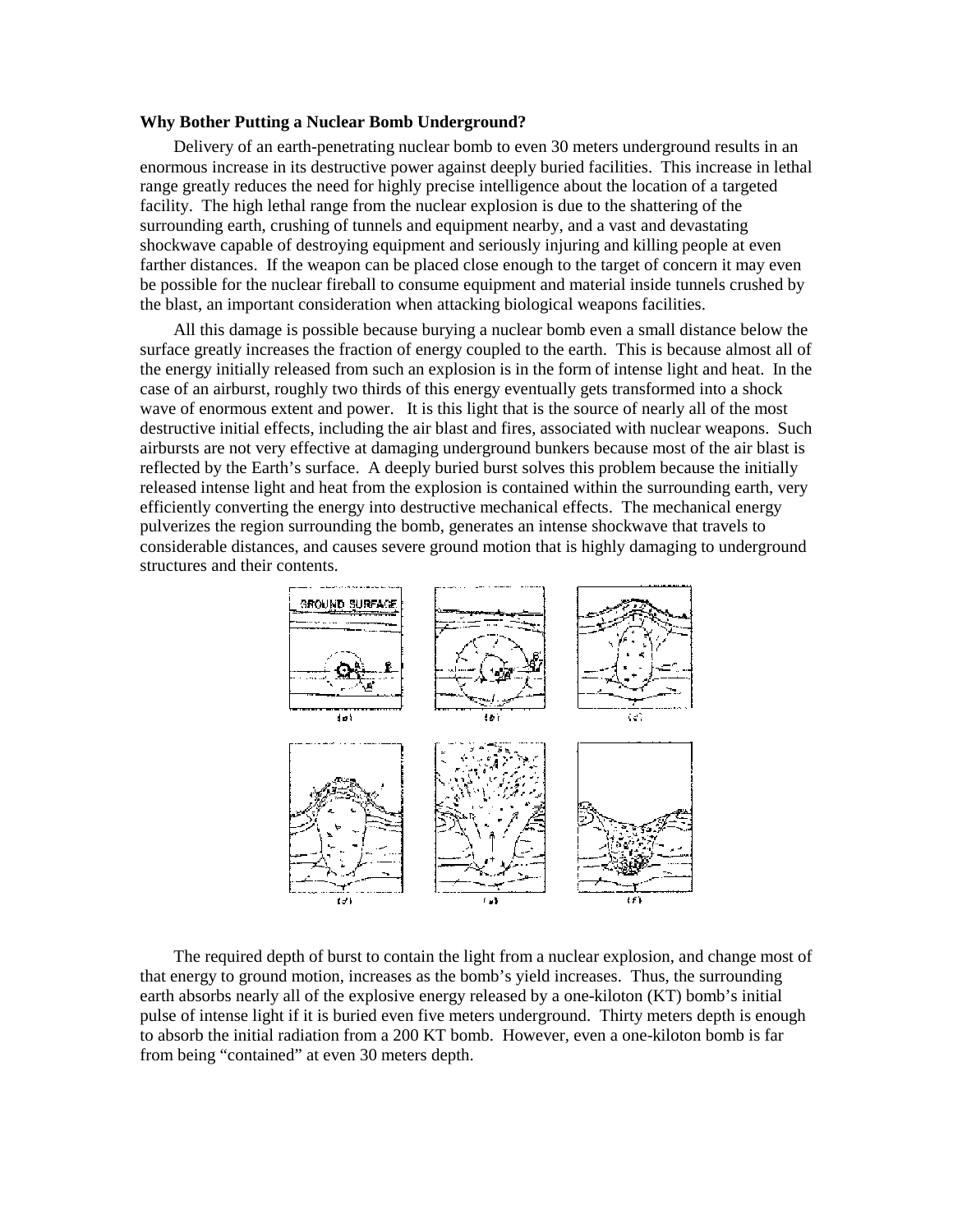Since the mechanisms at play lead to important insights about both the destructive effects and radiation release into the surrounding area, the next section will briefly describe an underground nuclear explosion.



#### **Underground Nuclear Explosions**

In the first millionth of a second almost all of a nuclear explosion's energy is released in the form of light and heat, predominantly soft X-rays. When the explosion is buried, this extraordinarily intense light and heat vaporizes vast quantities of the surrounding earth and rock, creating a "fireball" of fast-expanding superheated gas of vaporized bomb materials and surrounding earth. This fireball expands until its pressure is balanced by the weight of earth and rock above the explosion, creating a spherical cavity. A fireball generated by a 1 KT nuclear explosion roughly 20 meters deep in granite would just rise to the pre-explosion level of the ground. In the process of expanding, the fireball would, of course, have lifted most of the 20 meters or so of earth above it, causing much of it to be ejected from the crater where it will either land nearby or be carried off by local winds. Increasing the depth of a 1 KT bomb to 30 meters widens and deepens the crater at the same time it decreases the amount of radioactivity released.

The fireball's expansion also forms a maze of cracks and vents in the region immediately surrounding the initial cavity. This region, known as the rupture zone, extends nearly three times as far horizontally as it does below the cavity. When examined after an underground nuclear test explosion, these cracks and vents show evidence of burning and charring from the passage of super-heated gases from the fireball, indicating that an underground facility close enough to the detonation to lie inside the ruptured zone might be consumed by the nuclear conflagration. (Figures 1a and 1b show the destructive distances associated with this rupture zone horizontally and vertically respectively. Destruction zones for granite, the other extreme "soil" condition, are at most 20 percent smaller than those shown here.)

A tunnel or extensive underground facility responds to mechanical stresses in the same way as the surrounding medium. This can result in an increased range of destruction for loose soils such as alluvium where the so-called plastic zone extends much farther out then the rupture zone. However, not all materials are subject to extensive plastic deformation. Granite, which some analysts believe is the most likely geologic formation for building underground facilities, does not produce extensive zones of plastic deformation.

Equipment and personnel inside the structure can, however, be destroyed, killed, or severely injured far outside the plastic or rupture zones by the powerful shockwave generated during the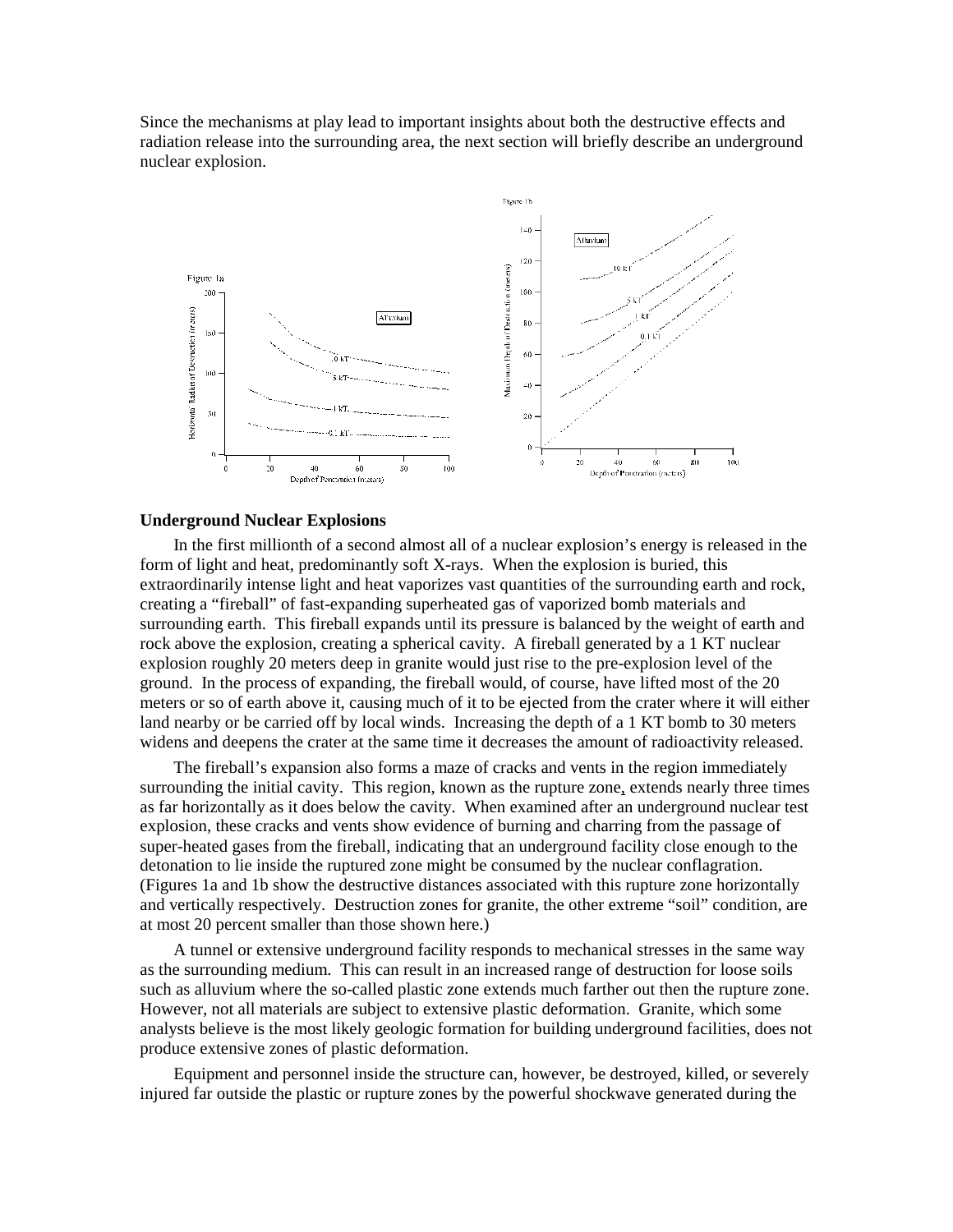explosion. Equipment is destroyed or disabled by being shaken until it breaks or deforms. Personnel can also be injured or killed by being shaken or possibly injured by bits of tunnel wall being broken off and flying across the room as the shockwave passes in process known as spallation. (The same process, but on a much larger scale, contributes to surface crater formation for buried nuclear explosions.) Facilities can, however, be protected from spallation by lining the walls with sheet metal.



Damage from shockwave induced mechanical vibration depends critically on the frequencies associated with the blast. Fortunately for this analysis, the Plowshare Project published the vibrational spectrum associated with the 1961 GNOME shot together with its yield. This allows us to estimate the damage to medium and light equipment (pumps, condensers, biological centrifuges, small biological-agent fermentors), heavy equipment (large fermentors, generators, large motors) and injured personnel.

Heavy equipment is particularly sensitive to vibrations around 10 cycles per second (cps), which is close to the frequency where most of the vibrations are generated by a nuclear explosion. If these vibrations cause the equipment to accelerate at rates in excess of 20 times that caused by gravity, 20 G, it will cause significant damage. (It should be noted that this is a back and forth motion and does not require that the distances moved be more than a couple of centimeters maximum displacement.) Medium and light equipment, on the other hand, are most sensitive to frequencies far from the peak and also require accelerations of 40 G or greater for substantial damage. These two factors mean that a nuclear bomb will have to explode much closer to light and medium equipment than it does to heavy equipment to destroy it. In fact, a one-kiloton nuclear explosion, buried 30 meters underground, will destroy heavy equipment within about 160 meters of its burst while light equipment will only be destroyed if their tunnel is within the rupture zone.

Figure 2 shows the depths of destruction associated with a nuclear device buried 30 meters underground for various yields for these various mechanisms. Horizontal destruction distances would be caused by tunnel rupturing and not by shockwaves since horizontal rupturing extends much farther than the symmetric shockwave destruction, at least for the yields below 10 KT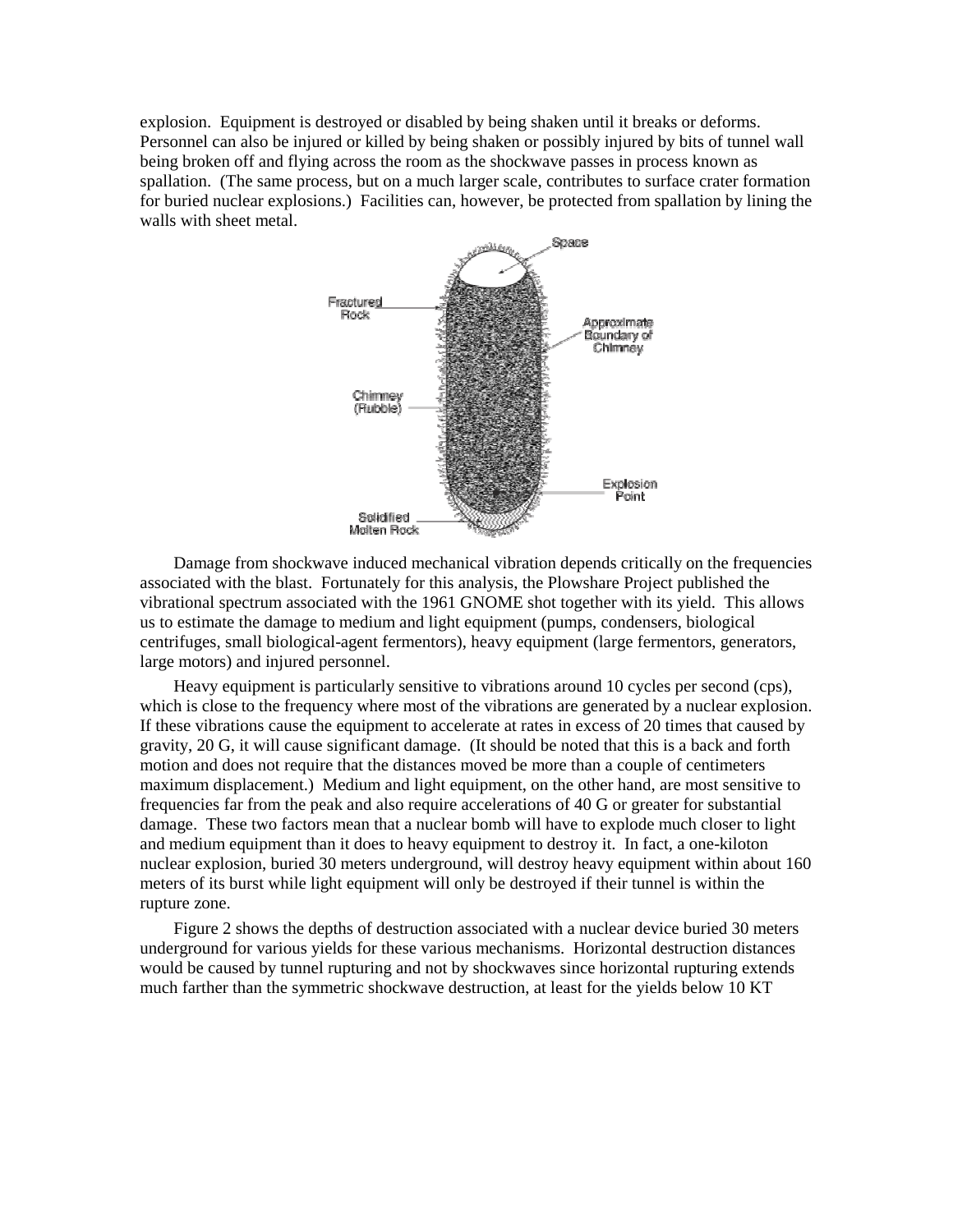

considered here. Similar calculations have been made for human injury using data for seated individuals. While the resulting distances for injury to humans are shown, the available data is not as readily applied to nuclear explosions and that curve should be considered an estimate at best.

A facility can be hardened against the shockwave effects. For instance, placing all the equipment and personnel on a platform suspended by shock absorbers hardens them to a point that they can only be destroyed if the tunnel is in the rupture zone. This is the technique employed in Minuteman launch control centers.

> Tarhunah Underground Chemical Plant



### **Attacking Tarhunah**

It is clear from this analysis that even a 10 KT nuclear weapon cannot destroy or even damage the equipment in an underground facility buried 300 meters in granite. But what about a facility that was not as deeply buried but whose position was not accurately known? The alleged chemical weapons production facility near Tarhunah, Libya makes an excellent example.

In the mid-1990s, the United States alleged that Libya had constructed an underground nerve-agent production plant, buried under at least 18 meters of earth, 60 kilometers southeast of Tripoli. The main difficulty with attacking this facility would not be its depth, which appears well within even a sub-kiloton weapons reach, but uncertainty about its location underground. Publicly available details about this plant are sketchy but it appears that there are twin entrance tunnels, between 60 and 140 meters long. According to eyewitness accounts, both tunnels go around a large rock formation near their entrance, purportedly to defeat cruise missile attacks. However, it is not clear if they continue on in the same direction or make a sharp turn after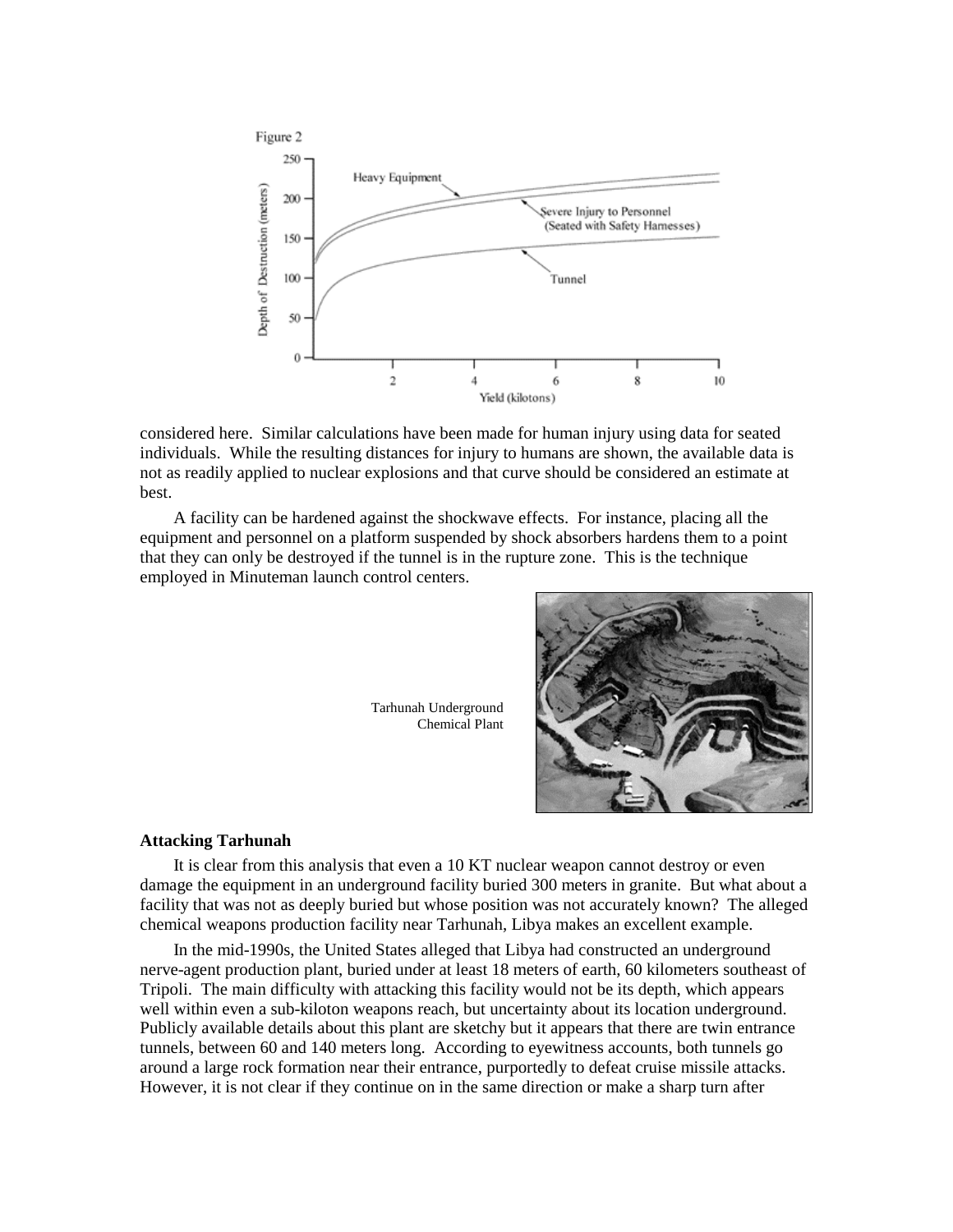passing this rock. After all, it is hard for an inexperienced observer to keep track of directions passing through tunnels.

If the tunnels took up to a 60-degree turn around the rock formation, the main facility might be anywhere inside a roughly rectangular area 80 meters wide by 240 meters long. The best course of action would place a nuclear bomb in the center of this rectangle and size its yield to guarantee destruction of any facility within the rectangle, a maximum distance of 125 meters. If the facility does not have shock absorbers, a half-kiloton nuclear explosion could destroy any heavy equipment inside it even at the far reaches of the target area. If it is hardened with shock absorbers or military planners decide it must be totally destroyed, a five-kiloton explosive would have to be used. Of course, other geologic formations in the area could significantly reduce the effectiveness of such a nuclear weapon. For instance, deep crevasses, if they lay between the explosion and the underground facility, would effectively neutralize the bombs destructive power.

#### **Nuclear Radiation, Fallout, and New Weapons Design**

Nuclear radiation does not play a primary role in destroying deeply buried facilities. Prompt gamma radiation, X-rays, and neutrons are stopped and absorbed by the tens of meters of earth in the rupture zone. However, relatively long-lived radioactive isotopes resulting from the bomb material and the surrounding irradiated earth do pose a significant health hazard. It is likely that concerns for maintaining any coalition in support of the war—such as the countries neighboring the target area—as well as purely humanitarian concerns for innocent civilian populations will compel low yields as well as burrowing the bomb as deeply as possible, even if that does not produce significant increases in destruction on deeply buried facilities.

How much radiation released into the environment is acceptable is, of course, debatable. During the era of U.S. nuclear testing, explosions got progressively deeper as the acceptable amount of released radiation was continually reduced. Eventually, nuclear devices were only exploded at depths greater than a thousand feet because of concerns over low-level seepage. Comparable depths for nuclear bombs dropped from airplanes can never be achieved. Some analysts, however, might argue that such tight standards are not required in a wartime setting.

Instead, those analysts would argue that the level of radiation could be sufficiently reduced and contained over a limited enough area so that a coalition would not be threatened. This paper cannot determine what level might be acceptable. That is a political question. It can, however, estimate how much radiation would be released for a given yield and penetration depth by using data released during the Plowshare Project.

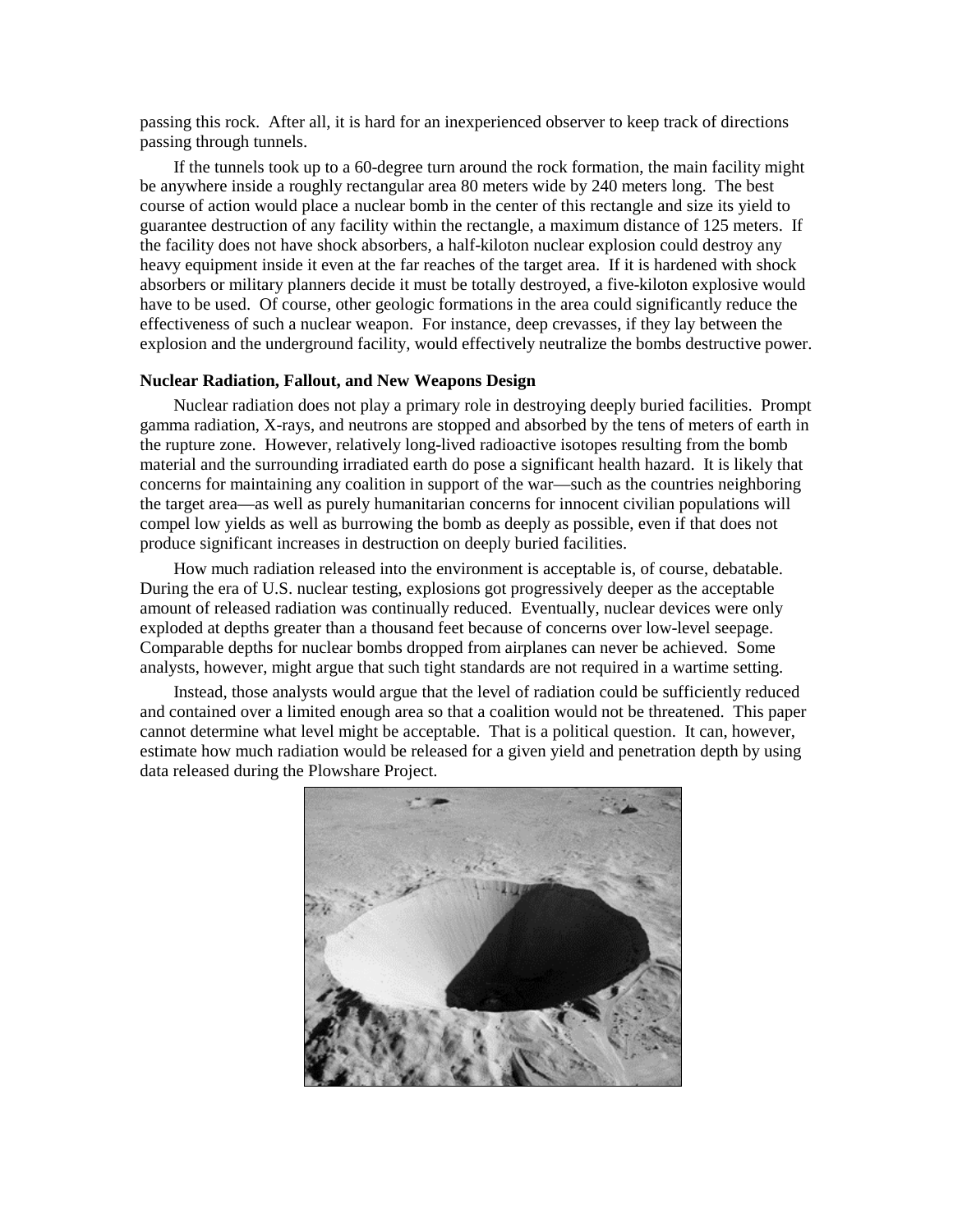It is possible to reduce the radiation released into the environment by wrapping the "physics package"—the heart of the nuclear explosive—in materials that absorb the initial burst of neutrons. In the best of cases, this eliminates fallout produced by the surrounding earth that would ordinarily get bombarded by neutrons. (This does not weaken the destructive effect of the bomb since, as was pointed out above, those neutrons do not contribute to destroying underground facilities.) That leaves only the fission products produced in the initial explosion as fallout. However, that is still a large amount of radioactivity.

In the example above of attacking Tarhunah, a half a kiloton bomb would spread highly radioactive debris over a circle of 300-meter diameter. The five-kiloton bomb would do the same over a 700-meter diameter circle. Both bombs would also release significant fallout that could be carried by local winds for tens of miles before falling to earth. The crater walls as well as the immediately debris field will trap a significant amount of the radioactivity that would otherwise land as such "fallout" far from the explosion, but the size of contaminated areas will still be significant. If the fallout landed uniformly over a one square kilometer area, the radiation from the half-kiloton explosion would produce 3 rems per hour, 24-hours after the detonation, while the five-kiloton bomb would produce 50 rems per hour under the same conditions. These are significant amounts and threaten the health and safety of the populations far from the target. An eight-hour exposure to the larger bomb's fallout would kill about half the people exposed. It is also likely that the exposure levels would be higher from breathing in or otherwise ingesting the fallout, causing even greater harm.

All these calculations assume that the nuclear weapon will survive being driven deep into the earth. In fact, a warhead will see, on average, forces well over ten thousand times the force of gravity as it plows through the earth. The only U.S. nuclear weapons publicly known to have been tested under such extreme conditions are the atomic artillery shells, which are no longer in the U.S. arsenal. On the other hand, if the development of a new weapon is undertaken, it might be possible to design new weapons that use far less fissionable material and have far less fallout. Such a program would, however, require a considerable number of underground nuclear tests.



Would the reintroduction of an old design require additional tests of the nuclear explosive? Some might argue that it does not even though the U.S. would employ new manufacturing techniques. This weapon, they might point out, will not be an integral component of U.S. general war plans and therefore does not need the high reliability required of strategic nuclear weapons. They would be willing to live with a small chance of having a weapon whose destructive power is reduced by some unknown factor. Others might argue that it is even more important to test this weapon. Any nuclear yield at all would release significant amounts of radioactive fallout into the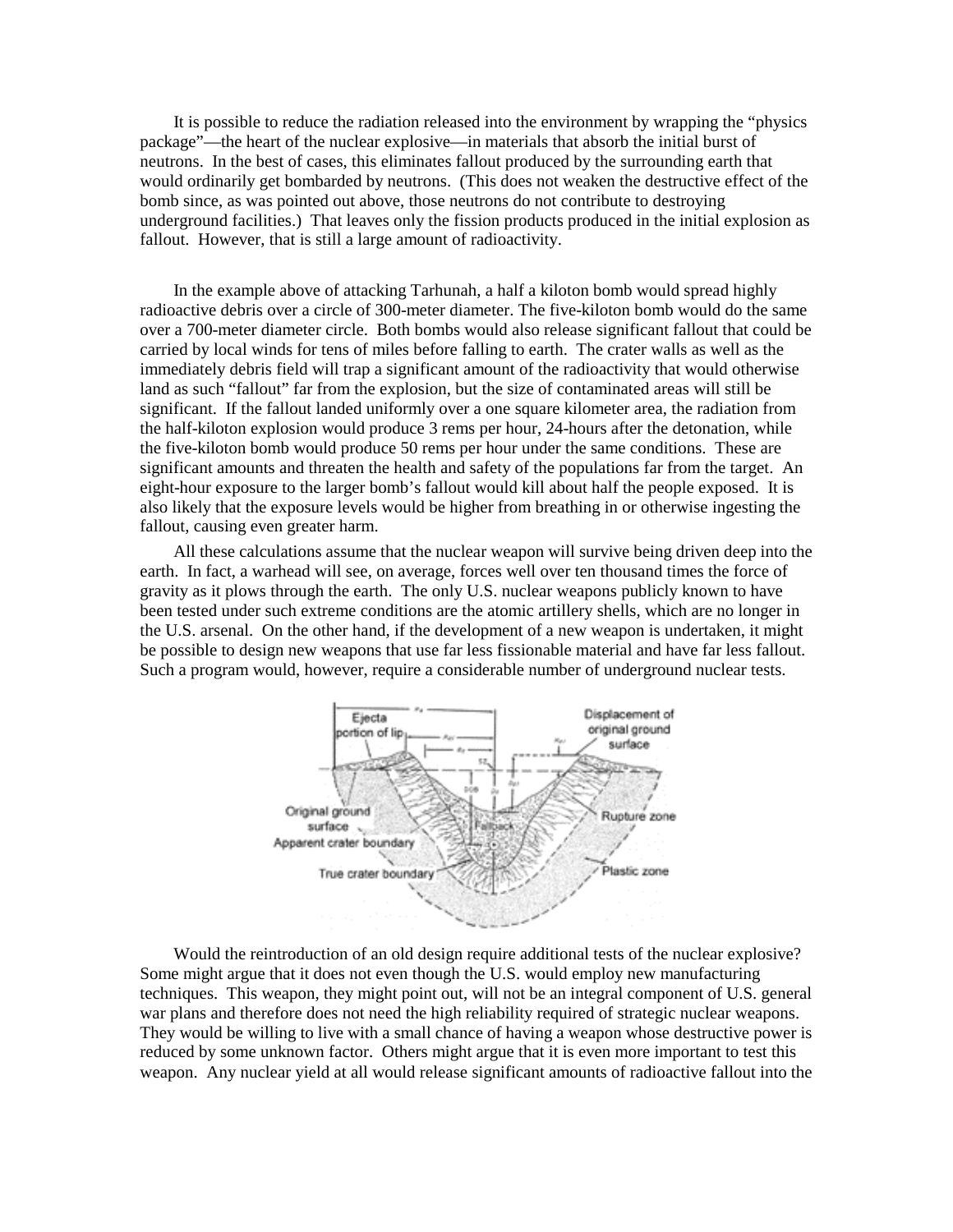environment and proponents of testing would view it as politically catastrophic if the explosion failed to destroy its intended target and a second bomb had to be dropped.

If the United States did decide to test this weapon, it would raise a whole host of politically charged questions long before the weapon's combat use. When the United States Senate refused to ratify the Comprehensive Test Ban Treaty, it essentially removed any international obligation for the United States not to test. At the time of the Senate vote, however, then-President Clinton promised to continue the unilateral moratorium on underground nuclear testing. This might have helped limit the international damage created by the Senate vote. A decision to conduct even one nuclear test of this weapon might cause a storm of international protest.

It would also weaken the international taboo on States acquiring nuclear weapons. Other countries are also faced with regional challengers who increasingly use underground facilities. A U.S. decision to use nuclear weapons for destroying deep underground bunkers would legitimate the proliferation of nuclear weapons by other States for this same purpose.

> Geoffrey Forden is a Senior Research Fellow at MIT's Security Studies Program and formerly the principal analyst for strategic weapon systems at the U.S. Congressional Budget Office.